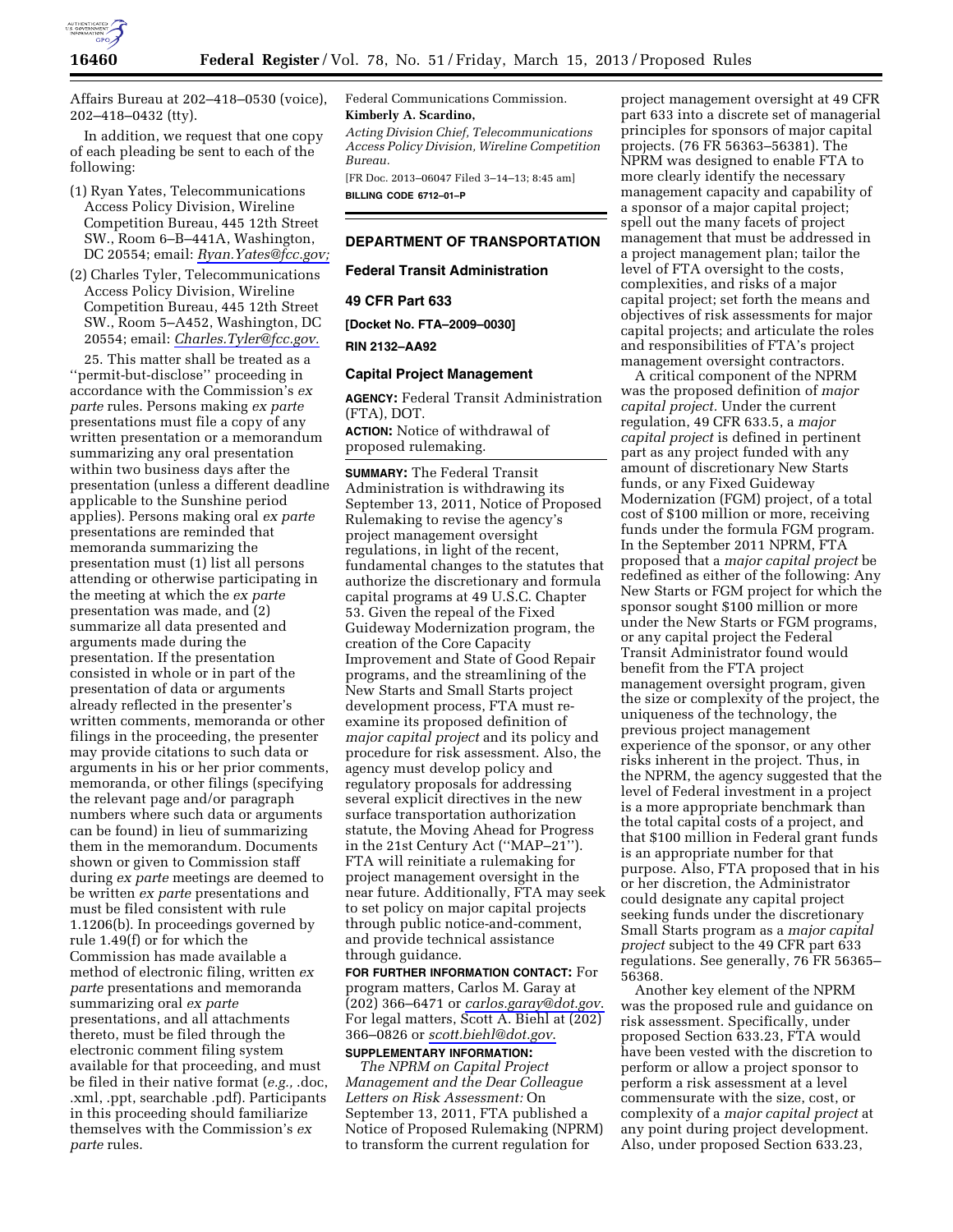FTA would have had explicit authority to require a sponsor to develop explicit plans and tools for risk and contingency mitigation, measures for additional management capacity and capability, or financial mechanisms to accommodate the unfunded risks. In an appendix to the proposed rule FTA set forth the agency's basic methodology for conducting risk assessments, at that time. See, 76 FR 56378–56380.

Shortly after the issuance of the NPRM, on September 30, 2011, the Federal Transit Administrator and his Associate Administrators for Planning & Environment and Program Management issued *Dear Colleague* letters to the transit industry which announced a more streamlined process for conducting risk assessments for New Starts projects. *[http://www.fta.dot.gov/](http://www.fta.dot.gov/newsroom/12910_13883.html) [newsroom/12910](http://www.fta.dot.gov/newsroom/12910_13883.html)*\_*13883.html*. In brief, the *Dear Colleague* letters announced an approach whereby the risk assessment for a New Starts project would be tailored to the unique capabilities of the project sponsor, the sponsor's experience in construction of transit infrastructure, the size and complexity of the project, and the total amount of New Starts funding requested for the project, and that, in some instances, a sponsor would be allowed to conduct its own risk assessment, in lieu of an assessment by FTA. It must be emphasized, however, that the *Dear Colleague* letters of September 30, 2011, were based on the New Starts project development process under the Safe, Accountable, Flexible, Efficient Transportation Equity Act: A Legacy for Users (''SAFETEA–LU''), the authorization statute that preceded MAP–21. Under MAP–21, the New Starts project development process is designed to be considerably quicker and less onerous for the project sponsor.

*Changes to the FTA Capital Programs Under MAP–21:* MAP–21 took effect on October 1, 2012. Of the many changes to the FTA capital programs under MAP–21, two of the most important are the repeal of the longstanding formula program for Fixed Guideway Modernization (FGM) and the creation of the State of Good Repair (SGR) program. In one respect, the SGR program, now codified at 49 U.S.C. 5337, is the successor to the FGM program, in that the SGR program will support many of the same types of projects that were funded under the FGM program. It is clear, however, that in establishing the new SGR program under MAP–21, the Congress has raised its expectations of both FTA and the public transportation industry as compared to the previous FGM program. Specifically, through the mandate of a

national Transit Asset Management (''TAM'') system at 49 U.S.C. 5326, the Congress is requiring FTA to establish systematic means for transit asset management by all operators of public transportation, for all modes of public transportation, throughout the United States. This national system of TAM will be based on a definition of the term *State of Good Repair*—to be developed through rulemaking—and performance measures for making improvements in the condition of transit agencies' facilities and equipment. Moreover, through the tiered formula of the SGR program at Section 5337, the Congress is targeting the largest amounts of Federal financial assistance to the operators of public transportation most in need of that assistance, for the express purpose of improving the condition of those operators' existing assets. In light of these fundamental changes to the principal formula program for capital assistance, FTA must consider whether, and if so, under what circumstances an SGR project should be defined as a *major capital project* subject to the oversight rules at 49 CFR part 633.

Another change of upmost importance under MAP–21 is the establishment of the new competitive, discretionary Core Capacity Improvement (''CCI'') program, codified at 49 U.S.C. 5309(e). The single purpose of the CCI program is to provide Federal financial assistance for capital projects that will increase the capacities of existing fixed guideway systems in discrete corridors by at least ten percent—but explicitly, the statute excludes any elements of a project designed to maintain the *State of Good Repair* of the existing fixed guideway system. Here again, FTA must consider whether, and if so, under what circumstances a CCI project should be defined as a *major capital project*  subject to the oversight rules at 49 CFR part 633.

Yet another change of upmost importance is the streamlining of the New Starts project development process. Under the authorization statutes that preceded MAP–21, the New Starts process entailed the discrete, sequential phases of ''alternatives analysis,'' ''preliminary engineering,'' and final design,'' prior to the construction of a project under a Full Funding Grant Agreement (FFGA). Under MAP–21, however, there are now only two sequential steps that preceded the construction of a project under an FFGA: The phases of ''project development'' and ''engineering.'' *See,*  49 U.S.C. 5309(d)(1), (2). No longer will there be an analysis of alternatives other than the evaluation of alternatives necessary for compliance with the

National Environmental Policy Act. No longer will there be a requirement that FTA approve a New Starts project for entry into project development, as there was, for example, during SAFETEA–LU, when FTA had to approve a project for entry into preliminary engineering. Under MAP–21, a project sponsor must complete all activities required to obtain a rating and evaluation against the New Starts criteria for project justification, supportive land use policy and patterns, and local financial commitment, within two years from the date the sponsor's project enters ''project development,'' absent a waiver from the deadline. All of these changes to the New Starts program will affect FTA's project management oversight, and in particular, the agency's policy and procedure for risk assessment.

Also, under MAP–21, there are a number of explicit directives for FTA's management of the New Starts, Small Starts, and Core Capacity Improvement programs that will affect FTA's oversight of *major capital projects* under the rules at 49 CFR part 633. Among them are the following:

• In accordance with 49 U.S.C. 5309(c)(3), FTA is obliged to ''use an expedited technical capacity review process'' for any sponsor that has ''recently and successfully completed'' a New Start or CCI project, provided the budget, cost, and ridership outcomes for the previous project were consistent with or better than the projections, and the sponsor demonstrates that it ''continues to have the staff expertise and other resources necessary to implement'' the New Start or CCI project.

• In accordance with 49 U.S.C.  $5309(g)(3)$ , "to the maximum extent" practicable'' FTA is obliged to use ''warrants'' in making a determination of project justification for a New Start or CCI project for which the Federal share will be less than \$100 million or 50 percent of the total project costs, and the sponsor has certified that its existing public transportation system is in a *State of Good Repair*.

• In accordance with 49 U.S.C.  $5309(g)(4)$ , "to the maximum extent" practicable'' FTA is obliged to issue Letters of Intent and enter into Early Systems Work Agreements to ''expedite'' a New Start or CCI project towards construction.

• In accordance with 49 U.S.C. 5309(f)(2)(F), in assessing the stability, reliability, and availability of proposed sources of local financing for a New Start or CCI project, FTA must consider ''private contributions to the project, including cost-effective project delivery, management or transfer of project risks,